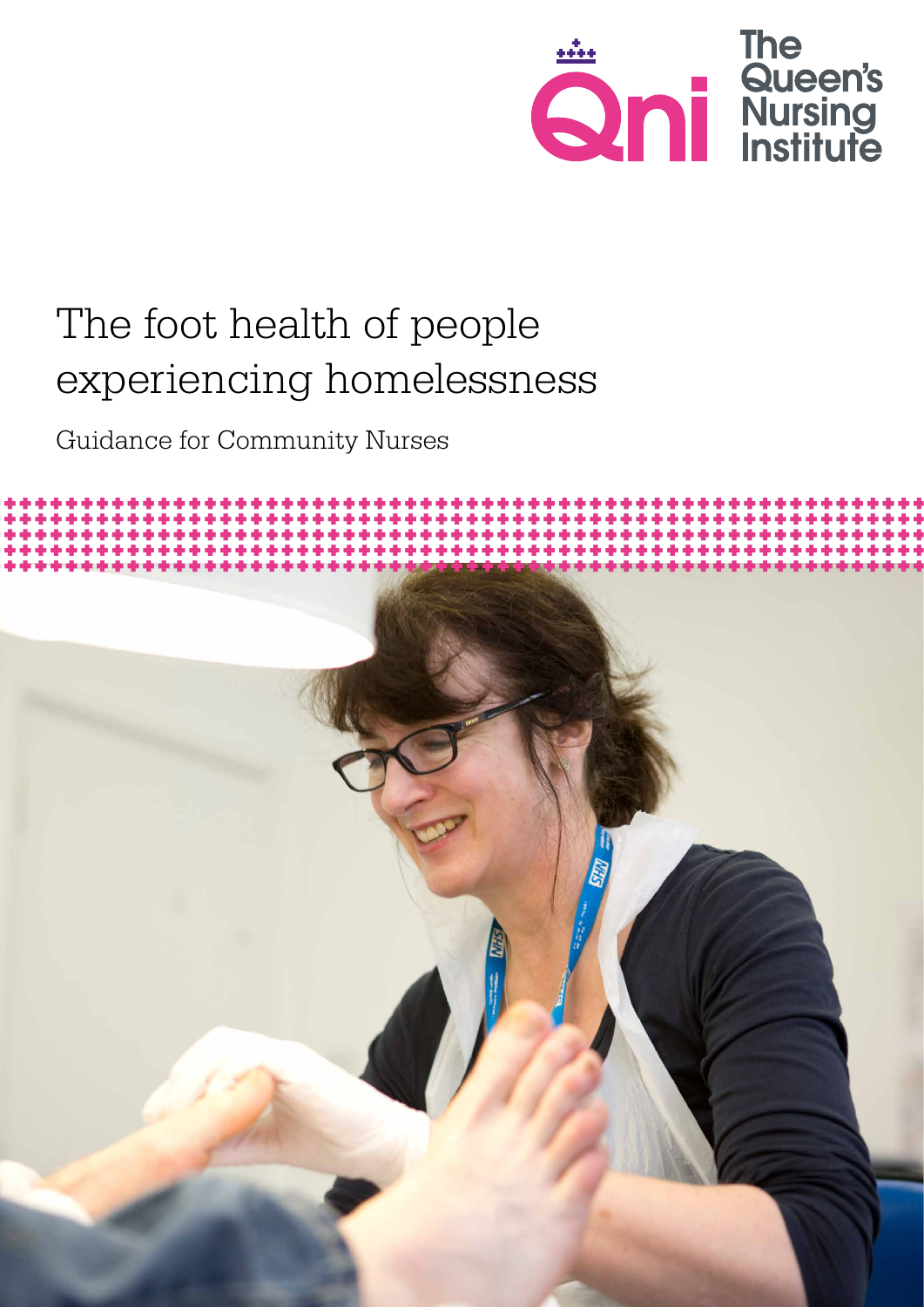## **Contents**

| Food conditions seen more commonly in homeless populations  5<br>$\bullet$     |  |
|--------------------------------------------------------------------------------|--|
| Common foot conditions that can be exacerbated by homelessness  7<br>$\bullet$ |  |
|                                                                                |  |
|                                                                                |  |
|                                                                                |  |
|                                                                                |  |
|                                                                                |  |
|                                                                                |  |

\*\*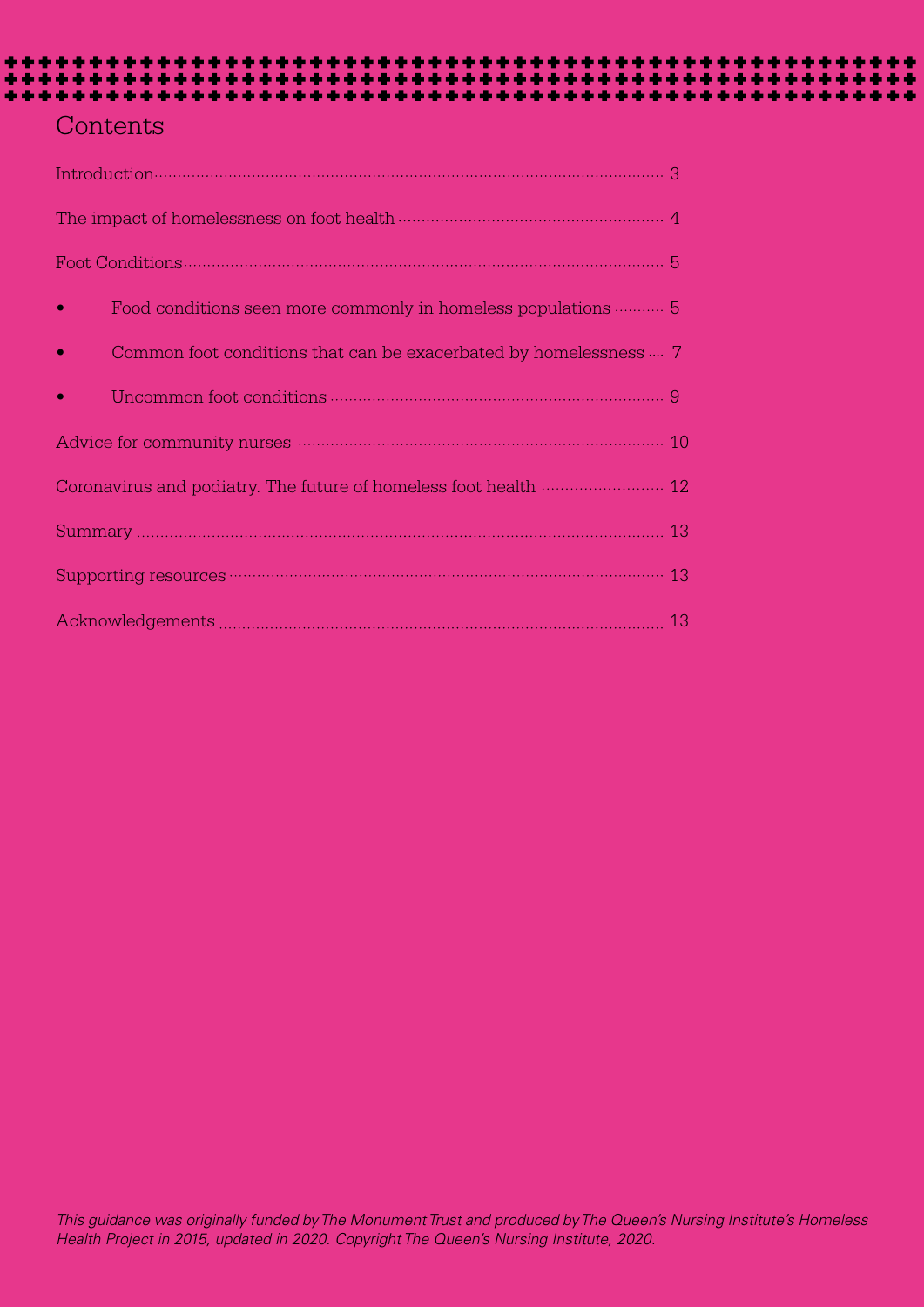# 

'People can feel very embarrassed about their feet. Great tact and sensitivity is required, but a foot examination can be very helpful for the patient's overall health and wellbeing.'

#### Introduction

Good foot health and care play an important role in improving overall health and wellbeing of the general population. However, the observations of nurses and podiatrists suggest that people experiencing homelessness, particularly rough sleepers, experience worse foot health than the wider population.

In some areas, people experiencing homelessness also struggle to access foot care services. Specialist clinics are not available in many areas, or are only available infrequently. People can also feel very embarrassed about their feet – and this is known to be even more likely in the homeless population (Campbell L, 2015). This embarrassment can lead to further reduced access to appropriate care. People may need to be encouraged to discuss their feet, and great tact and sensitivity may be required.

A variety of common and less common foot conditions are discussed in this guidance. Many serious foot conditions are observed in inclusion health populations, and are challenging to treat without the input of an expert podiatrist. These are discussed in this guidance, and multi-disciplinary collaborative care is central to effective care.

Standards govern the healthcare of people who are homeless, and these specifically reference foot care: 'Foot care is particularly vital for people who are experiencing homelessness. Where numbers justify drop-in centres and other specific provision a specialist podiatry service is very likely to be necessary. In other areas enhanced access should be planned'.

(The Faculty for Homeless and Inclusion Health Service Standards for Commissioners and Service Providers, Version 3) In this context, it is important that community nurses are confident to deliver basic foot care treatment and advice, but also to link people in to appropriate specialist services as needed.

This guidance was developed in partnership with podiatrists with experience of working with people who are homeless, and is intended as a resource for community nurses and allied health professionals. It can be used as a reference by others with an interest in the health of people who are homeless, such as hostel staff, day-centre staff and support workers.

The strategies suggested for use in this guidance will depend on the skills of the nurse, and the circumstances facing the person. The guidance aims to improve knowledge, confidence and practice relating to foot care for people experiencing homelessness, whilst acknowledging scope of practice boundaries.

#### **Other high - risk groups for poor foot health**

Although people who are homeless are among those with the highest risk, community nursing services should consider risk factors for a wide group of people who may be at risk of homelessness or have a history of homelessness.

For reasons of illness, accessibility, poverty, lifestyle, and self-care skills, specific groups of people are at higher risk, and it would therefore also be appropriate to target them for strategic foot care interventions. High risk groups include people with addictions, those who sleep sitting up, and those with co-morbidities and/or who have suffered from certain medical conditions – e.g. those with diabetes, peripheral vascular disease and the immunosuppressed are particularly at risk of serious foot complications.

However, people with learning disabilities, older people, those with mental health conditions, Roma or Traveller communities, asylum seekers and refugees, families in temporary accommodation, women in domestic violence refuges, and prisoners will all be at additional risk.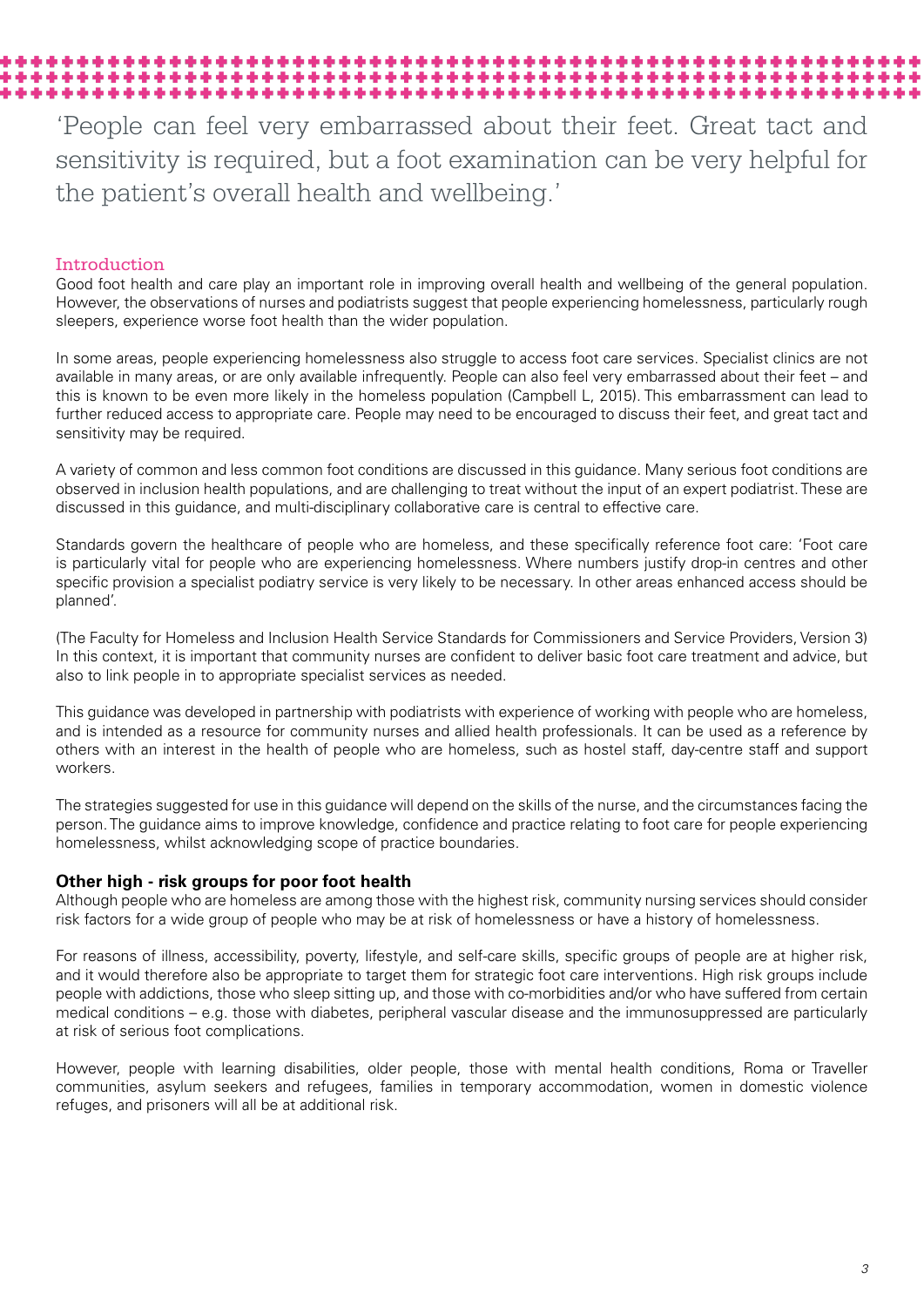#### The impact of homelessness on foot health

\*\*\*\*\*\*\*\*\*\*\*\*\*\*\*\*\*\*\*\*\*\*\*\*\*\*\*\*\*

The following issues affecting people experiencing homelessness will cause or exacerbate foot problems.

\*\*\*\*\*\*\*\*\*\*\*\*\*\*\*\*

#### **Alcohol Misuse**

Alcohol misuse can result in alcohol related peripheral neuropathy, an increased risk of diabetes and osteoporosis, poor immunity, and foot injuries due to assault and accidents and self-neglect.

#### **Drug Misuse**

Intravenous drug users are at high risk of foot problems. Veins in the feet and legs are commonly used for injecting when veins in the arm have collapsed, or if the person is attempting to hide their drug use. Infection of injection sites, thrombosis, and an increased risk of blood borne diseases such as HIV (with increased infection risk and self-neglect) may result. 'Miss-hits' into the femoral artery can also occur if groin injecting, (which can be limb threatening). Damage to the femoral nerve can also occur if groin injecting.

#### **Mental health issues**

Mental health issues can contribute to self-neglect and difficulty engaging with health care and other support workers. Many people who are homeless may have experienced traumatic events in their lives. This in turn can lead to poor mental wellbeing, self-neglect or diagnosed mental health conditions.

#### **Asylum seekers, refugees and vulnerable migrants**

Asylum seekers, refugees and vulnerable migrants can present with conditions now rarely seen in UK. For instance, a history of polio, TB, leprosy, rickets, polydactyly (extra toes), untreated talipes (club foot), and industrial / agricultural accidents can all cause foot issues, as can torture (in particular 'fallaca' where the soles of the feet are beaten).

#### **Increased risk of diabetes and diabetic complications**

The incidence of diabetes is higher in socially disadvantaged groups, which causes a higher risks of foot pathology.

#### **Walking long distances**

Walking long distances, often carrying heavy bags can cause blisters, biomechanical problems such as forefoot, heel pain (including plantar fasciitis), ankle and arch pain.

#### **Sleeping on buses/trains/benches**

Sleeping sitting up may cause peripheral dependent oedema.

#### **Exposure to the elements**

Exposure to cold / wet / heat increases the risk of fungal infections, frost bite, chilblains, severe maceration, trench foot and blisters.

#### **Poor nutrition and smoking**

Poor nutrition and/or smoking can cause problems with wound healing, skin integrity and reduced immunity. Smoking increases the risk of peripheral artery disease.

#### **Difficulty in maintaining good hygiene**

Good hygiene may be very difficult to maintain due to lack of access to facilities and self-neglect. Scabies, infections (fungal, bacterial and viral) can result. Sharing showers increases the risk of catching verrucae.

#### **Not removing shoes/socks at night**

This may happen due to fear of theft, self-neglect, or the need to move quickly and being constantly 'on the go'. This results in trench foot, fungal infections and blisters.

#### **Poor shoes**

Lack of money for well fitting, good quality shoes, clean socks and appropriate clippers / scissors causes foot problems. Cheap shoes in synthetic materials can cause fungal infections. Tight shoes can contribute to blisters/corns and ingrowing toenails.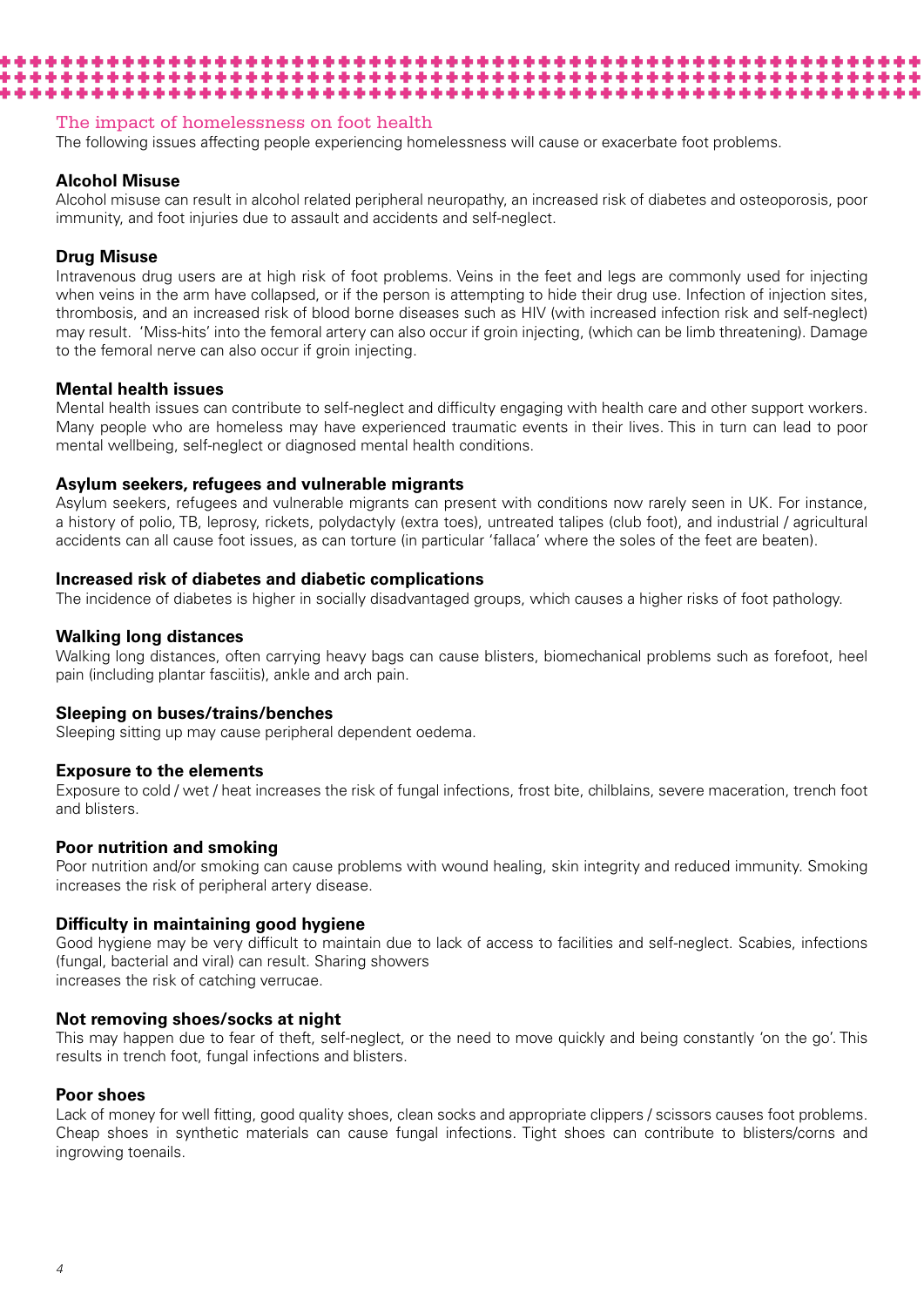## 'People who are experiencing homelessness suffer from the same foot conditions as the housed population, but in addition, others that are unique to their circumstances.'

#### **Self-treating**

Due to lack of podiatry, the patient may resort to using knives, other improvised blades and acid-based corn plasters. This can result in ulceration, infection and scarring. Pulling off toenails (rather than cutting them), and sharing clippers is common.

#### **Difficulty accessing healthcare and podiatry**

Access issues can include perceived or actual insensitive treatment by medical staff / receptionists, embarrassment, language barriers, illiteracy, having no glasses, or no internet access, missing appointments due to chaotic lifestyles, being banned from services due to behaviour, and/or the need to be chaperoned as assessed as being high risk for lone working. Missed texts and calls are often a result of phones and/or inability to charge a phone. Having no address for appointment letters to go to is obviously an issue

#### Foot Conditions

People who are experiencing homelessness suffer from the same foot conditions as the housed population, but in addition, others that are unique to their circumstances.

#### Foot conditions seen more commonly in homeless populations

#### **Trench foot**





**Chilblains** 



Trench foot is caused by prolonged submersion or exposure to water. Feet may feel numb, heavy and painful. Feet may appear severely macerated (blanched or grey, swollen, waxy and wrinkled). Pitted keratolysis may be seen with its typical punched out appearance and there is also a higher risk of blistering and secondary bacterial/fungal infection of the wet skin.

People who are homeless are particularly at risk of trench foot due to exposure to the elements, (rain in the colder months and sweat, particularly in summer). Shoes get wet in the rain with no opportunity to dry them out adequately, wearing cheap synthetic 'non breathable' shoes or boots with steel toe caps that cause sweat damage to the skin, not taking shoes off at night so skin can dry out and

not changing socks regularly.

Treatment of this painful and debilitating condition should include – provision of non-synthetic footwear, (possibly sandals in summer), a supply of clean socks and a short course of pain relief medication if appropriate. Advice should be given to air feet at any opportunity, take out shoe insoles at night to dry, try to wash feet daily and dry them thoroughly including between the toes.

During the recovery phase the skin can look dry and peel as the old damaged skin is shed. This is normal and reassurance should be given along with advice not to pull of skin.

A form of localised vasculitis (inflammation of the blood vessels) (NHS Choices, 2015) and can affect people who are regularly exposed to damp or draughty conditions, such as people sleeping rough or staying in substandard accommodation. Smokers are also at higher risk. Redness, itching and inflammation and sometimes blisters result from damage to the skins capillary beds. Toes, fingers, earlobes and the nose can all be affected by chilblains. Chilblains typically cause a burning and itching sensation in the affected areas, which can become more intense when exposed to warmth. The affected skin can also swell and turn red or dark blue. In severe cases, the surface of the skin may break and sores or blisters can develop. (NHS Choices, 2015).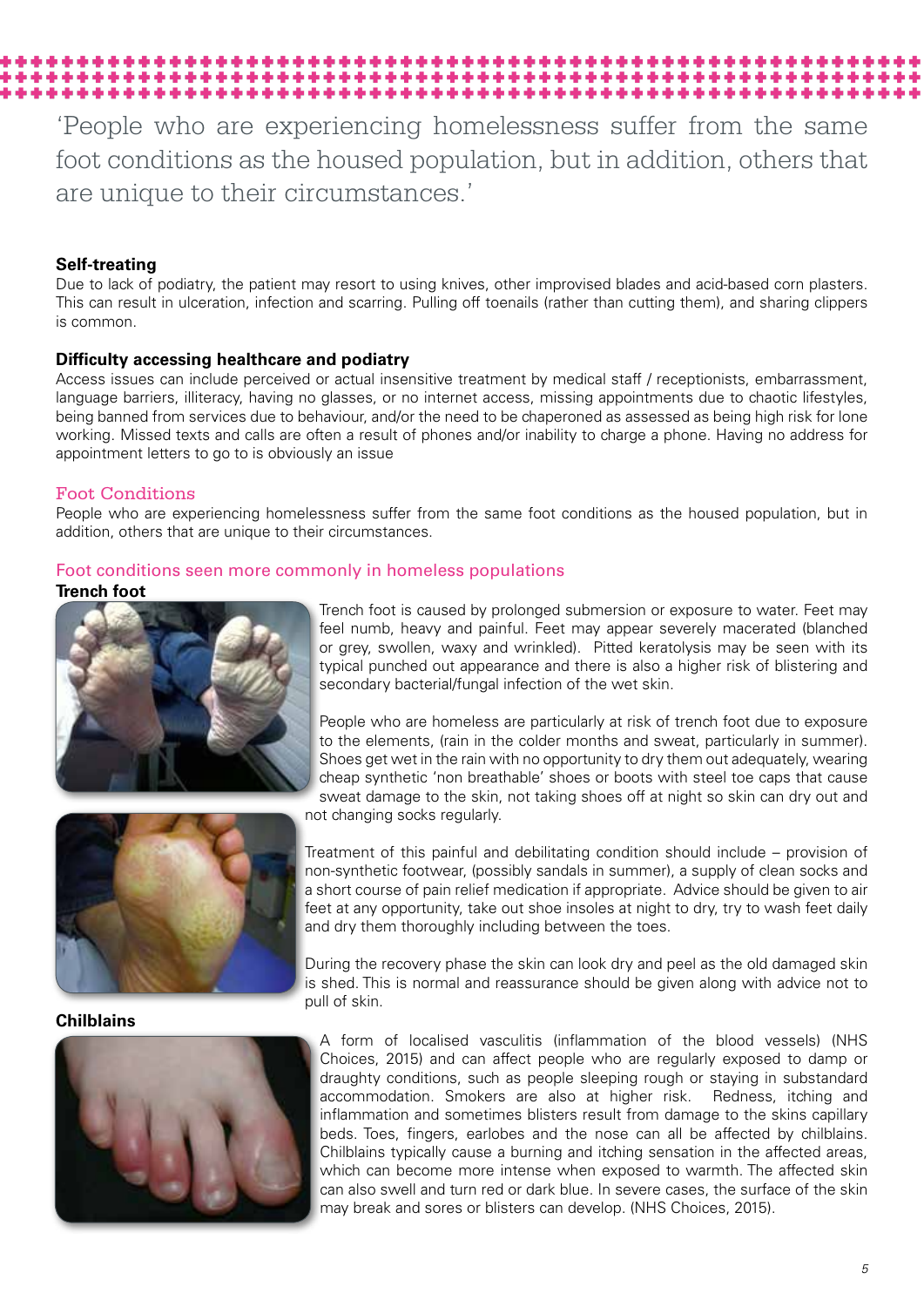Advice should be given to keep the hands and feet and the rest of the body as warm as possible in cold weather to prevent chilblains

#### **Frostbite**



This is caused by the exposure of parts of the body to temperatures below freezing point. The cold causes localised damage to the skin and underlying tissues due to freezing. The fingers, toes and feet are most commonly affected but other extremities including the nose, ears, and cheeks can also be affected. The same factors leading to hypothermia (extreme cold, inadequate clothing, wet clothes and wind chill) can also contribute to developing frostbite. Frostbite may be encountered among people sleeping rough during the winter, and is very rare in the general population. Having diabetes, peripheral neuropathy or taking beta blockers can increase the risk of frostbite.

#### **Peripheral neuropathy**



Peripheral neuropathway is a common cause of foot problems in people who are homeless who have diabetes and /or alcoholism. Treatment for potentially serious foot conditions will be sought late. For instance, corns / ingrowing toenails / injuries / are not noticed until they have ulcerated and become infected. People who are homeless with diabetes or alcoholism should have regular sensation screening with a 10mg microfilament. Ideally knee and ankle reflexes and vibration sense at the medial malleolus should also be checked.

If any degree of neuropathy is found, it is essential that further investigations are carried out to establish the cause. Treatment for diabetes / alcoholism should be provided to prevent further deterioration, (or current treatment e.g. diabetic control reviewed) as appropriate. The patient will also need relevant footcare advice and may need referral to podiatry.

The person should be advised to check their feet regularly for anything unusual, to seek urgent medical treatment for any wounds, check inside their shoes for foreign objects, to

avoid walking barefoot and putting feet too close to sources of heat. Shoes should be checked for fit and well-fitting shoes with fastenings supplied where possible.

Diabetic foot complications such as ulceration / gangrene / limb loss can result from peripheral neuropathy and peripheral vascular disease.

#### **Dependent peripheral oedema**



Extreme cases of this may be seen in otherwise healthy people who are homeless who sleep with legs 'dependent', for example on buses, trains, park benches or those who walk all night without resting. However alternative underlying possible causal conditions of swelling and oedema such as pregnancy, DVT, cellulitis or heart conditions should always be considered. There is an increased risk of skin breakdown, ulceration and cellulitis.

The patient should be advised to raise the feet at any opportunity, assisted to obtain better shoes that accommodate the swelling, to check the feet for any wounds or blisters, to loosen the top of their socks (or cut off the

elastic) to prevent injury to the lower leg, and to seek further medical assistance if the condition does not improve.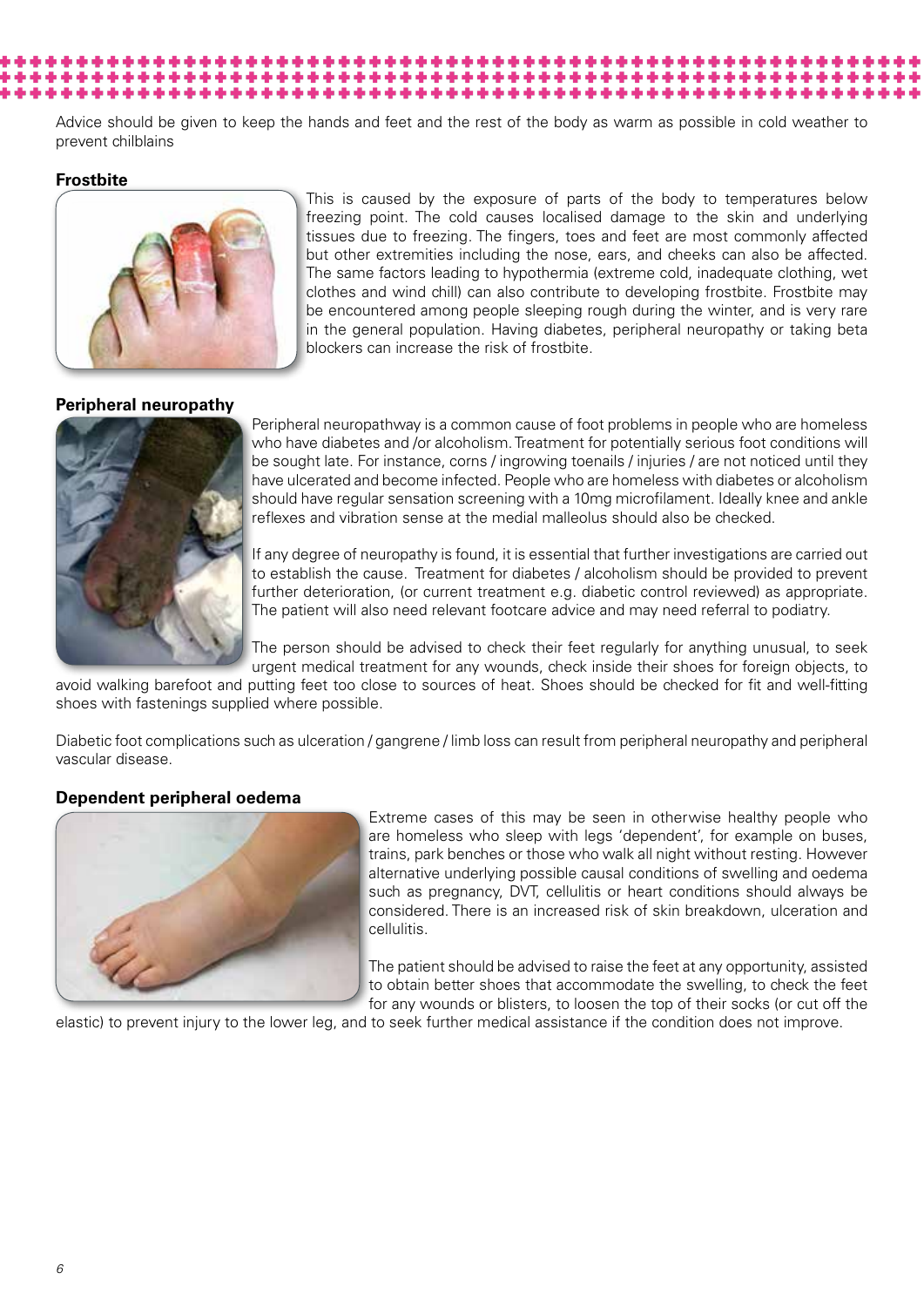## 'People who are homeless are particularly at risk of trench foot due to exposure to the elements, (rain in the colder months and sweat, particularly in summer).'

#### Common foot conditions exacerbated by homelessness

Conditions occurring equally in the general population include foot deformities such as bunions and claw toes, blisters, fungal skin and fungal nail infections, corns (interdigital, dorsal and plantar), calluses, heel fissures, thick toenails due to trauma, in growing nails which can become infected, verrucae and biomechanical problems such as arch, heel and forefoot pain.

#### **Corns**



Corns, which can be hard or soft, can develop on areas of excessive pressure or friction. They can be found on the plantar, dorsal aspect of the feet or toes or interdigitally. Usually very painful and podiatry treatment is needed to remove them safely and diagnose the underlying cause. Soft corns are often misdiagnosed as a fungal infection, (if painful rather than itchy it is more likely to be a corn).

#### **Bunions and lesser toe deformities**



These may or may not be painful. Wider or deeper shoes may be needed. Pressure areas may result in corns.

#### **Blisters**



Blisters may present as broken or unbroken. They can become infected if they burst in unhygienic conditions. Blood blisters appear dark red and can occur on the skin or under a nail. Ideally blisters should not be burst but if very distended or causing pain, the fluid can be released with a sterile blade and a dressing applied. Antibiotics may be needed if infected. Look for and address the cause – such as worn out shoes.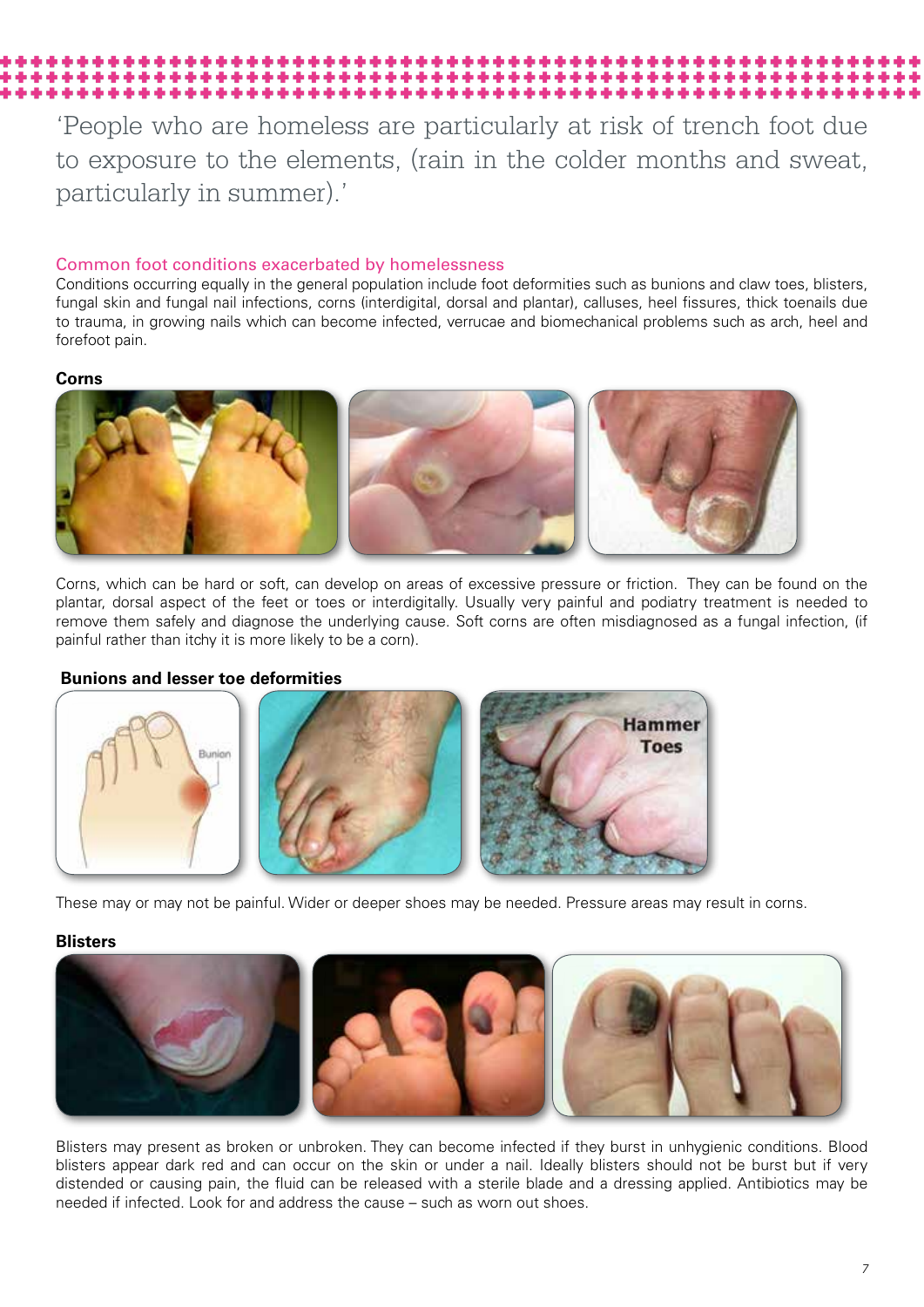#### **Thick nails**



These may be mycotic or due to trauma. They are thick and difficult to cut and may cause embarrassment to the patient even if they are not painful. They can cause trauma to neighbouring toes and may need to be cut by a podiatrist initially.

Treatment is possible if mycotic. An antifungal nail lacquer may be prescribed if a maximum of 2 nails are partially affected. If several nails are affected and/or the whole nail is affected the only appropriate treatment is with medication, (if confirmed with a sample test.) There is a risk of side effects and the medications may be contraindicated for those with a history of liver damage so liver function testing may be needed. If sleeping rough there is a high risk of reinfection so it may be more appropriate to reassure the person and advise that treatment is possible when they are eventually in accommodation. The person can be encouraged to file the nails.

#### **Fungal skin infections**



These may be itchy, flakey and/or blistered. A 'moccasin distribution' may be seen and misdiagnosed as dry skin. A secondary bacterial infection can result from scratching. Advice on prevention should be given and an antifungal cream or spray prescribed.

#### **Ingrowing toenails**



These are often painful and may become infected. Surgery may be needed if recurrent but will often resolve with early conservative treatment by a podiatrist and advice on nail cutting and footwear. Antibiotics if infection suspected and wearing wider shoes.

#### **Verruca**



Viral infection. They can be misdiagnosed as a corn as they look similar. Can be painful if under a weightbearing area. If diabetes or peripheral artery disease are not suspected then self treatment with over the counter medication or use of a foot file or stone can be helpful but this is often not practical for someone sleeping rough and treatment might be more appropriate when in accommodation.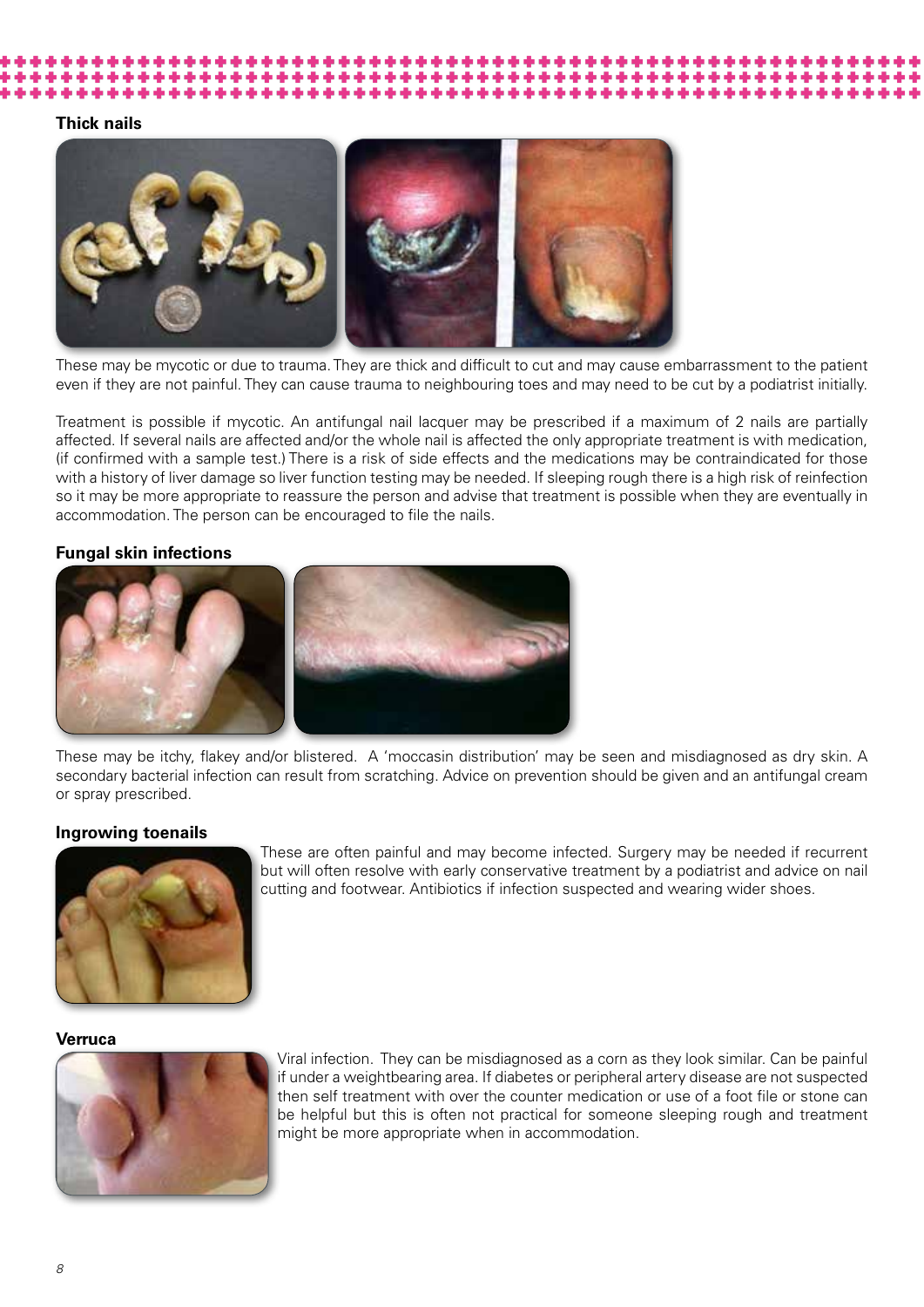'There were 7545 major amputations between 2015 and 2018 in the UK - foot ulcers can lead to significant physical disability and loss of quality of life.'

#### **Heel fissures**



These can be very painful if deep to the dermis. Dressing may be needed to prevent infection. Provide emollient for dry heels to treat and prevent. Advise to rest as much as possible to allow the cracks to close.

#### **Biomechanical foot problems**



Common amongst people who are homeless due to walking long distances. Can affect the toes, forefoot, arch, heel, ankle, knee, hip and back. Conditions can include Morton's neuroma, plantar fasciitis. A biomechanical assessment by a podiatrist is needed and orthotics may be prescribed.

#### **Foot Ulcers**



Foot ulcers are open sores. They are common in people with diabetes, especially those with peripheral neuropathy, peripheral arterial disease or both. People who are homeless are estimated to be three times more likely to have diabetes (Gallant, 2013) and are at high risk of more serious complications including foot ulcers.

If a foot ulcer or infection fails to heal, gangrene may result and the affected limb or digit may require amputation. There were 7545 major amputations between 2015 and 2018 in the UK - foot ulcers can lead to significant physical disability and loss of quality of life. Many amputations and foot ulcers are preventable so rapid access to a diabetes care team, and better monitoring and education are essential. The aim is to improve

identification, management and awareness of the condition and to prevent foot ulcers where possible. This is especially important for high risk groups such as people who are homeless. Patients and health professionals all have a role to play in effective ulcer management and amputation prevention.

#### Uncommon conditions

Uncommon but serious foot conditions are possible and should always be considered.

These include melanoma and Tuberculosis.

#### **Examples of melanoma on the foot.** The second section of the second section of the second section of the second section of the second section of the second section of the second section of the second section of the second





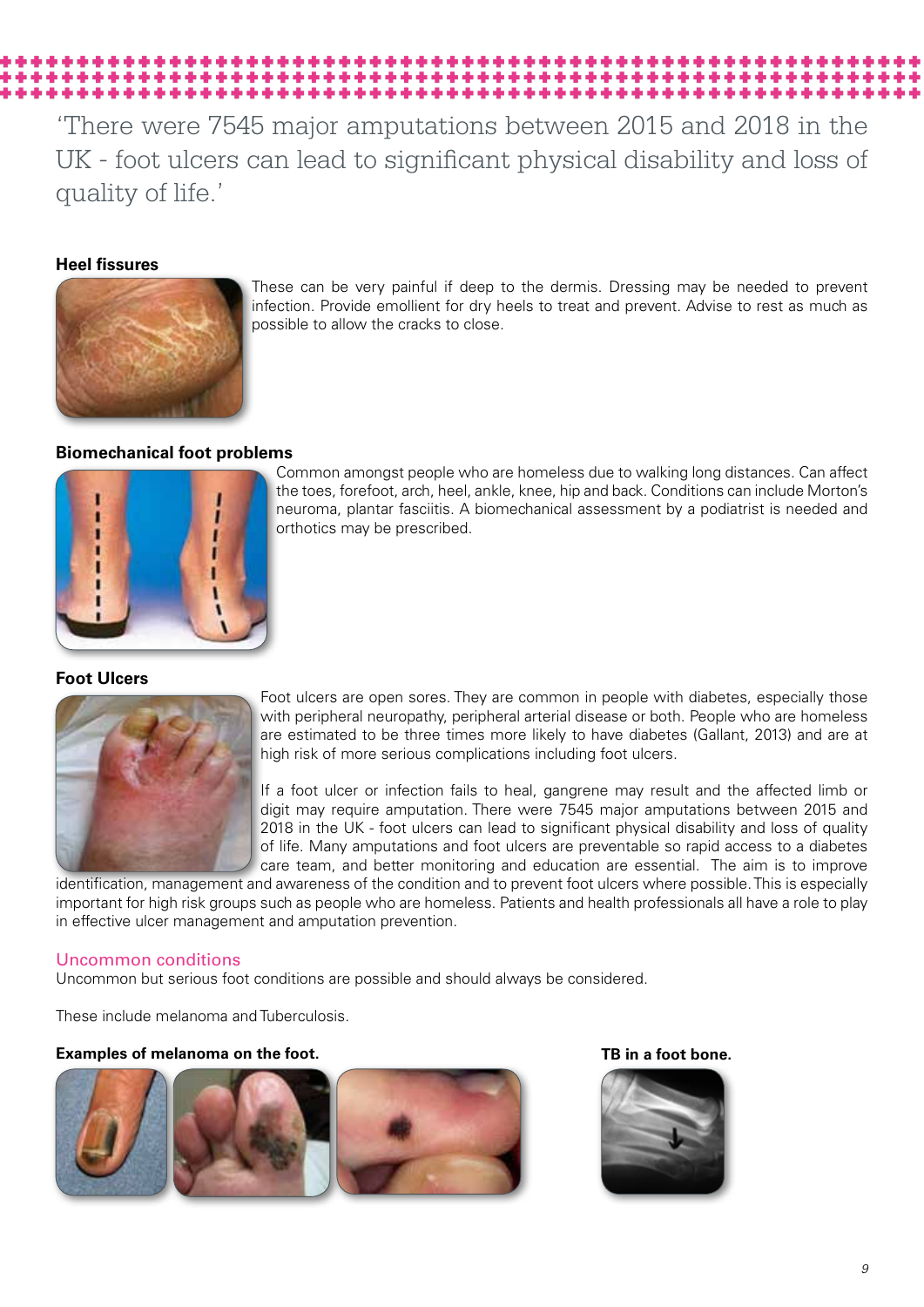#### Advice for community nurses

Community nurses are well placed to offer advice, support and simple foot care. Here are some examples of the kind of care, advice and support community nurses can offer people experiencing homelessness in relation to the health of their feet. Advice given should ideally be brief and simple.

Ideally people should be proactively asked about their feet when seeing them for other issues. They may be too embarrassed to bring up the subject or have so many other more pressing health issues that they omit to mention their feet.

#### **Summary interventions and advice:**

#### **Good foot hygiene**

- Promote good foot hygiene. Where this has been neglected for a while, as part of the foot examination, provide a bowl lined with a waste bin bag of warm soapy water for the person to use. Encourage the person to wash daily or as regularly as possible.
- Dry feet well to prevent recurrent infection, especially between the toes, and give advice on this.

\*\*\*\*\*\*\*\*\*\*\*\*\*\*\*\*\*\*\*\*\*\*\*\*\*\*\*\*\*\*\*\*\*\*\*\* 

#### **Socks and shoes**

- Try to keep feet warm in winter keep out of the cold if you can.
- Clean socks daily if possible.
- Socks may need to have the elastic cut around the ankle if there is peripheral oedema to prevent injury to the lower leg
- Avoid very thick socks that make the shoes too tight
- In summer look for footwear that keeps the feet cool such as sandals. Not flip flops which offer little support and rub. The trekking / camping type with fastenings are ideal. Avoid synthetic tight shoes that trap sweat.
- In winter go for roomy leather shoes or boots with fastenings but remove them to air the feet as much as possible. Footwear should have a good shock absorbing soles, and wide and round toe boxes. The fit is very important in terms of length AND width!
- If based at a day centre, provide feedback to management on the shoe / sock needs of your clients. The day centre may be able to source these for you via their regular donors. Individual requests may be needed for those with particularly large or broad feet.
- Keeping the rest of the body warm will help to keep extremities warm too. Hats / gloves / scarves / layers of warm clothing including jogging bottoms under trousers / provision of emergency foil blankets may be needed.
- Check shoes are not rubbing the area or any foreign bodies in the shoes. This can be particularly challenging if the person has peripheral neuropathy and is not concerned about the wound as it is not painful.

#### **Self-care**

- Explore and discourage any potentially dangerous self-care. For instance, using knives or razor blades to cut thick toenails or remove calluses and the use of corn plasters or paste. These contain acids and are contraindicated for those with diabetes, neuropathy or peripheral vascular disease.
- However, provision of cheap nail care kits can be very useful with careful advice for people without risk factors like diabetes and alcoholism.
- Poor foot health can be a marker of mental health issues and these should always be considered when offering advice and support. It is essential to address mental wellbeing when thinking about each person's capacity and motivation to self-care during what may be a very difficult period for the individual. Attempts to work with people are crucial to improve holistic health including foot health.

#### **Diet and lifestyle**

- Encourage reduction of alcohol intake
- Promote harm minimization for those who inject drugs, particularly into the legs/feet. Signpost to appropriate support services.
- Encourage the person to reduce or ideally stop smoking to promote healing
- Encourage a diet with more calories, higher protein, and an increased fluid intake. Good protein sources include meat, poultry or fish, beans, eggs, milk, cheese or yogurt. Vitamin A, C and zinc are also important for wound recovery. Vitamin A is found in brightly coloured vegetables and fruit like carrots, apricots, mango, pumpkin and sweet potato. Vitamin C is found in many fruit and vegetables. Zinc is found in animal foods, beans, lentils and wholegrain items.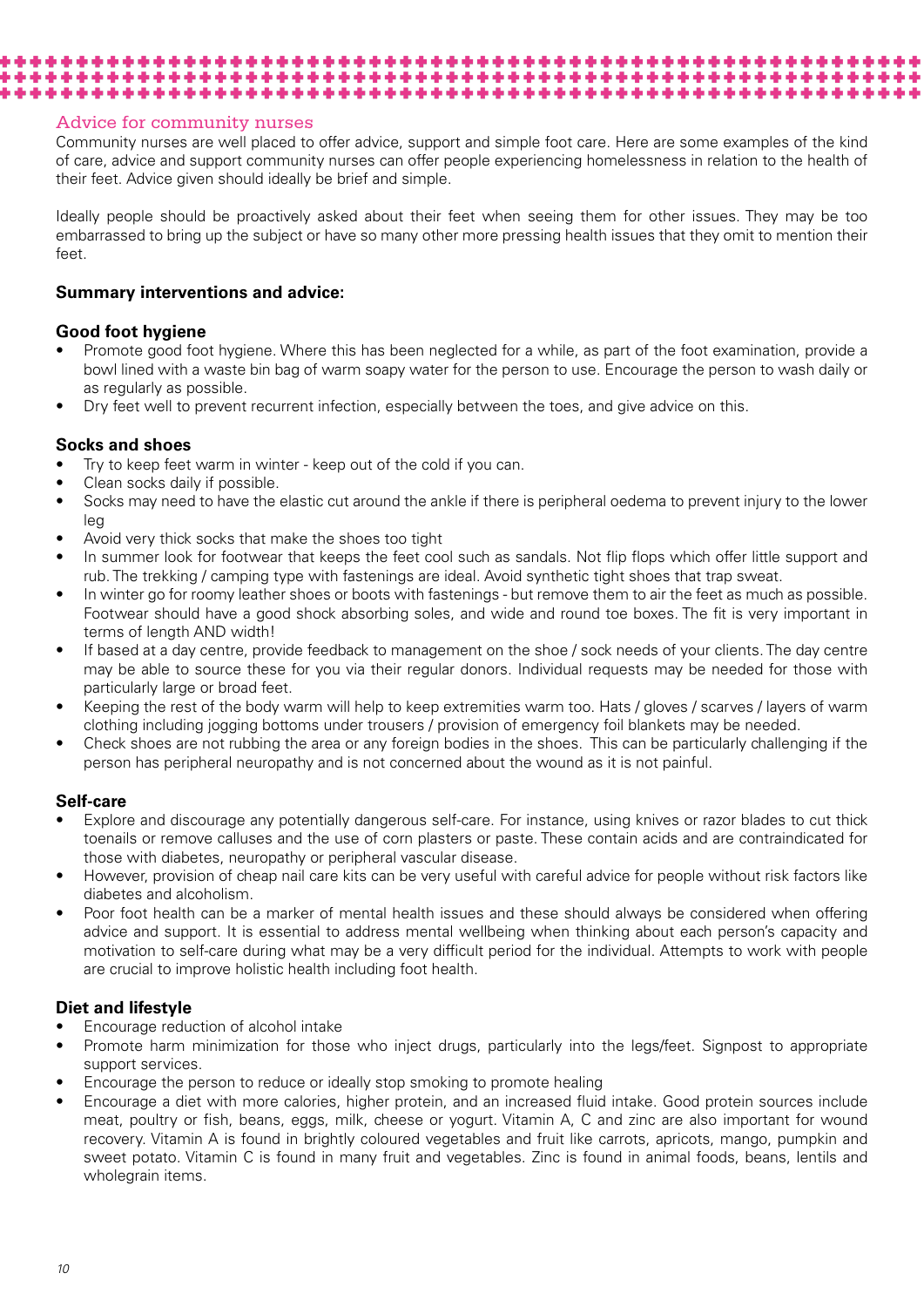## 'They may be too embarrassed to bring up the subject or have so many other more pressing health issues that they omit to mention their feet.'

#### **Ulcers/wounds/blisters**

- Assess and dress any wounds found. Good history taking is essential to establish the cause. Swab if an infection is suspected and arrange immediate antibiotic cover. Think: Is neuropathy or peripheral vascular disease suspected? Does the person have diabetes or are they at risk of diabetes? Alcoholism? Foot deformity?
- Review the person to review and redress wounds and assess healing progress. Check whether the person has bus tickets to / from day centre, and / or will remember the appointment. Do they have a key worker that can help? Do they need an urgent referral into a night shelter if they have a wound?
- Advise the person on signs and symptoms of infection and where/how to seek emergency help

\*\*\*\*\*\*\*\*\*\*\*\*\*\*\*\*\*\*\*\*\*\*\*\*\*\*\*\*\*\*

- Encourage the person to rest and sit with foot raised where possible.
- Blisters Ideally do not burst the blister, but if very distended and at risk of bursting it may be appropriate to release fluid with a sterile blade, clean, dress and remove any source of friction.
- Assess for neuropathy and/or peripheral vascular disease by carrying out a vascular assessment (palpating pedal pulses, doppler if available and neurological assessment with 10 mg microfilament.)
- People with wounds may need roomier shoes/sandals/post-operative sandals to allow for dressings/bandaging/ swelling.



• Felt padding can be used to offload pressure from the area. This would usually be applied by a podiatrist. Ask your local podiatry contact for advice and possibly request training in applying felt padding.

Refer to a specialist if the ulcer is worsening or showing no signs of healing

#### **Emergency care**

- Build up contacts with your local relevant NHS departments (including podiatry and diabetes) who should be able to offer emergency treatment
- Signpost clients to Accident and Emergency where appropriate (frost bite, gangrene, critical ischaemia, suspected sepsis.)
- In the case of frostbite, check for symptoms of hypothermia and get emergency medical help. Encourage people to remove cold, damp clothing. Gently rewarm frostbitten areas. Soak hands or feet in warm water (37 to 42 degrees) for 15 to 30 minutes. This can be very painful, so ensure pain relieving medication is available. Do not rewarm frostbitten skin with direct heat, such as a heating pad. This can cause burns.
- If they are already thawed, wrap them up so that they don't refreeze and seek further advice.

#### **Referral and links to local agencies**

- Community nurses can help by referring to podiatry services for further assessment and treatment of complex conditions. An address is not necessary as long as the patient can be contacted by mobile phone or via a health care professional or keyworker. Arrange support for people to attend appointments if needed.
- Where services are available, joint clinics may prove valuable to meet multiple health needs. If your clients need a regular NHS podiatrist, ask for it via your local PCT/CCG, and press for better access to podiatry by the clients in your area.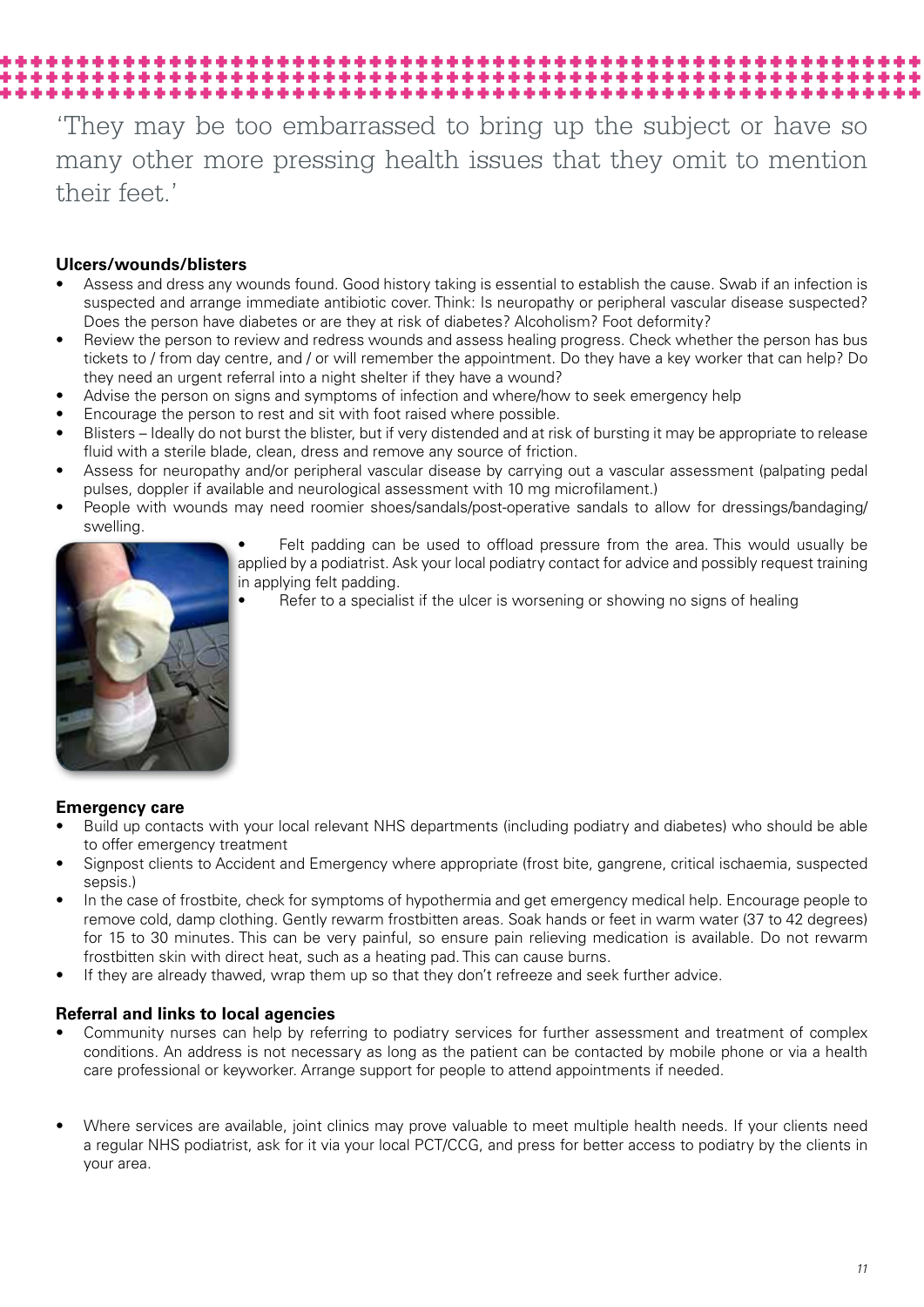#### **Health promotion**

• Hold health promotion days which feature foot health

\*\*\*\*\*\*\*\*\*\*\*\*\*\*\*\*\*\*\*\*\*\*\*\*\*\*\*\*

- Look for opportunities to speak to people who are homeless about foot health and also to educate those who provide support for them (including day centre, outreach and hostel workers).
- Posters and leaflets on basic foot care in simple language/ other languages/pictures can be helpful to raise awareness and encourage people to present with their foot problems.

#### **Advocacy and support**

- Support people to attend follow-up appointments. They may initially find the experience daunting, so encourage them to have a friend, peer support or advocate with them if this is possible.
- Ensure they are registered with a GP. Be aware of their rights and ensure they are aware of them so not turned away. You do not need an address to register with a GP
- Ensure all care is holistic. Use every opportunity to talk to people about their housing status and living conditions and to link them with local organisations that can help. This holistic approach will help with foot health in the longer term.
- Ensure strong links with social care services, housing services and other health services. Support people with information to access local hospitals, housing associations, social care teams, homeless charities, drug and alcohol teams, homelessness outreach workers, churches and food banks.

#### Coronavirus and podiatry

At time of writing in June 2020, the UK is in the middle of the coronavirus pandemic. All the usual support centres for rough sleepers are closed, with an unpredictable but certain impact on current and future foot health for the homeless population.

Your local NHS podiatry service will still be running a service for emergency conditions so contact them if appropriate. Alternatively support people to contact their GP or attend A&E. Continue to provide advice and support around footcare where possible, particularly for those at highest risk of serious foot complications such as the immunocompromised, and those with peripheral artery disease or peripheral neuropathy.

It seems likely that more ex rough sleepers will be placed in temporary accommodation. Closer links and liaison with mainstream podiatry services will be necessary as people may need to start using mainstream services and attend appointments if drop-in clinics in day centres are no longer available. They will need a lot of support to do this from outreach workers and other professionals. Hopefully this likely change in the caseload of all mainstream NHS services will be recognised, due to the heightened awareness arising from the pandemic of the major health inequalities existing in our society.



As we learn more about coronavirus, knowledge of the effects it may have on the body is rapidly developing. So-called 'Covid Toe' is one example affecting mainly children and young people. Only small studies have yet been carried out, but this is something to be aware of and consider if people present with unusual symptoms.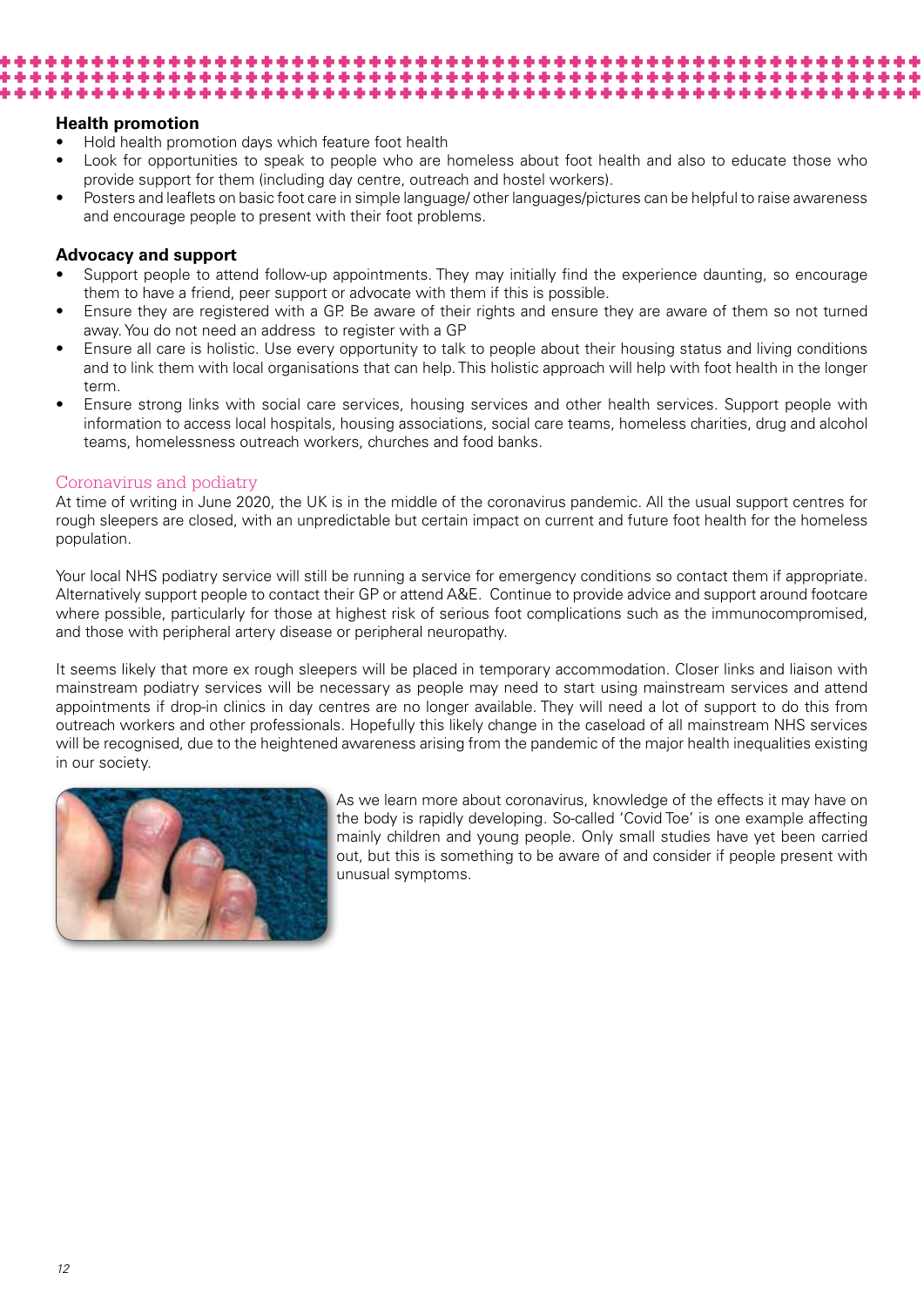## 'Regaining good foot health can be part of a journey to regaining self-

esteem, and a sense of control for people who have been homeless. This in turn can support the process of people getting their lives back on track.

### Summary

This guidance aims to help community nurses become more confident in working with the foot health of people who are experiencing homelessness. Foot health is important to overall confidence, esteem and ability to move without pain or discomfort. Poor foot health can lead to or exacerbate a number of progressive and in some cases life threatening problems. Therefore, regaining good foot health can be part of a journey to regaining self-esteem, and a sense of control for people who have been homeless. This in turn can support the process of people getting their lives back on track. Ensuring people have easy access and regular contact with community health services is important when addressing these issues.

Suitably funded podiatry must be included in the package of care offered to people experiencing homelessness. In the future, services should be commissioned that prevent poor foot health, and create opportunities for earlier foot health interventions and advice for vulnerable people. At the current time, specialist podiatry clinics working with people who are homeless have highlighted a very high level of need for foot care. Unfortunately specialist clinics are not universally available. You are in a position to advocate for change.

Maintaining good foot health can be an opportunity to identify other conditions such as diabetes. The power of an understanding community nurse cannot be underestimated. The QNI created this guidance to arm community nurses with more knowledge to have these conversations and develop more practical support on a more regular basis.

### Supporting resources

You can find further information about foot care for people experiencing homelessness by reading the following resources:

- The College of Podiatry, https://cop.org.uk/foot-health/
- Pathway, https://www.pathway.org.uk/faculty/standards/
- Campbell L, What makes good foot care, support and advice for homeless people?, Presentation to The QNI, 2015
- Diabetes UK, Putting Feet First: Fast Track for a Foot Attack: Reducing Amputations, 2013
- National Institute for Health and Care Excellence, CG119 Recommendations: Diabetic foot problems: Inpatient management, 2011
- NHS Choices, Chilblains, 2015
- Patient.info, Frostbite, 2015
- Di Matteo MR, Lepper HS, Croghan TW, Depression is a risk factor for noncompliance with medical treatment: metaanalysis of the effects of anxiety and depression on patient adherence., Arch Intern Med. 2000 Jul 24;160(14):2101-7.
- Gallant S, Down-And-Out With Diabetes: Caring For The Homeless Diabetic Patient, Clinical Corrections, 2013

### Acknowledgements

Fully reviewed, expanded and edited July 2020 by:

• Alison Gardiner, Specialist Podiatrist for Homeless and Vulnerable People, Central London Community Healthcare NHS Trust

With thanks to people and groups who have also contributed to the guidance in the past:

- Lucy Campbell, Specialist Podiatrist and Lead for Vulnerable Groups, Foot Health Services, University Hospital Lewisham
- Cate Wood QN, Associate Professor, Community and Primary Care, University of Plymouth
- Sharon Lee QN, Primary Care Workforce Facilitator, South Kent Coast CCG
- Shirley Willis QN, Lecturer, Primary Care and Public Health, Cardiff University
- Cheryl Day QN, Lead Matron for Infection Prevention, Lincolnshire Community Health Services NHS Trust
- Sue Nightingale QN, Senior Practice Nurse Prescriber, CCG Nurse Representative Solihull North
- Carole Roberson QN, Lead for Corporate Nursing (Community), Worcestershire Health and Care NHS Trust
- Wendy Simmonds QN, District Nurse Team Leader, Cardiff and Vale University Health Board.